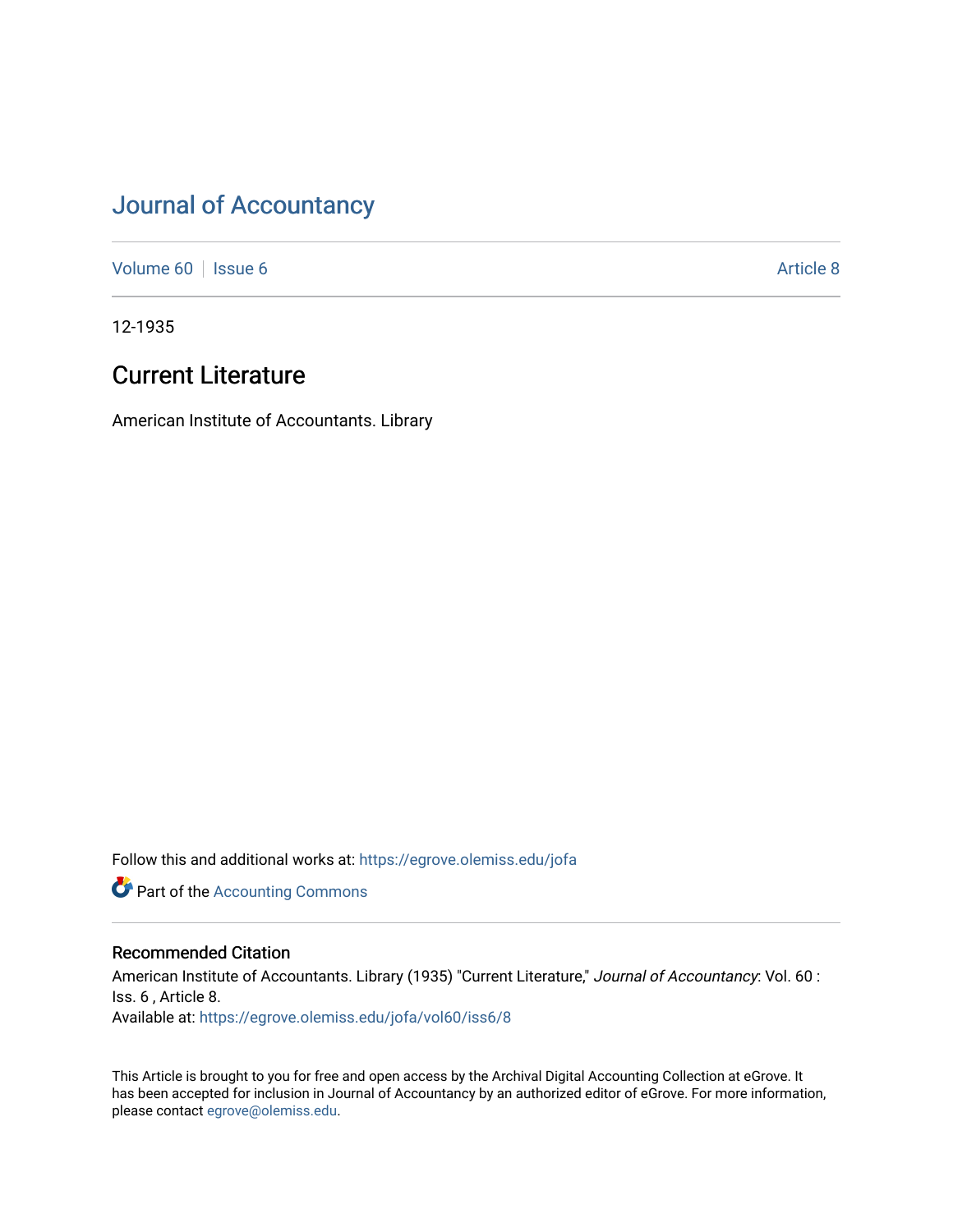# Current Literature

As compiled in the Library of the American Institute of Accountants.

# **ACCOUNTANTS**

- Banks, Alexander S. *Functions of the Accountant in Coordinating Operations and Finances.* Certified Public Accountant, September 1935, p. 521-4.
- Ross, Francis E. Public Accountant. CERTIFIED PUBLIC ACCOUNTANT. September 1935, p. 546-50.

# **Duties and Responsibilities**

Rich, Wiley Daniel. *Legal Responsibilities and Rights of Public Accountants.* New York, American Institute Publishing Company, Incorporated, c 1935.  $227$  p.

# **ACCOUNTING**

- McKinsey, James O. *Bookkeeping and Accounting.* Edition 3. Volume 2, Series B. Cincinnati, Ohio, South-Western Publishing Company, c 1935. 448 p.
- May, George O. *Influence of Accounting on the Development of an Economy; Address Delivered at the Annual Meeting of the American Institute of Accountants, Boston, Massachusetts, October 17, 1935.* New York, American Institute of Accountants, 1935. 17 p.

#### **Problems**

Castenholz, William B., and Morey, Lloyd. *C. P. A. Problems and Solutions.* Chicago, Illinois, LaSalle Extension University Press, 1935. 80 p.

## **BANKS AND BANKING**

# **Failures**

Amis, A. B., Sr. *Liquidation of Insolvent State Banks.* Meridian, Mississippi, The Author, c 1935. 71 p.

# **BOOKKEEPING**

Rosenkampff, Arthur Henry, and Wallace, William Carroll. *Bookkeeping Principles and Practice; Introductory Course.* Edition 3. New York, Prentice-Hall, Incorporated, 1935. 353 p.

# **BRANCHES**

# **Accounting**

Seybold, Roscoe. *Some Aspects of Inter-Unit Accounting Methods.* New York, National Association of Cost Accountants, October 15, 1935. (N. A. C. A. Bulletin, v. 17, no. 4, section 1, p. 161-74.)

# **BUDGETS**

# **Business**

Dunkerley, Roland. *Budgetary Control—a Review.* Cost Accountant, August 1935, p. 68-73. Accountant, October 12, 1935, p. 501-6.

#### **CONTAINERS**

i Din

#### **Accounting**

Fiske, Wyman P. *Practice in Accounting for Returnable Containers.* New York, National Association of Cost Accountants, October 1, 1935. (N. A. C. A. Bulletin, v. 17, no. 3, section 1, p. 127—47.)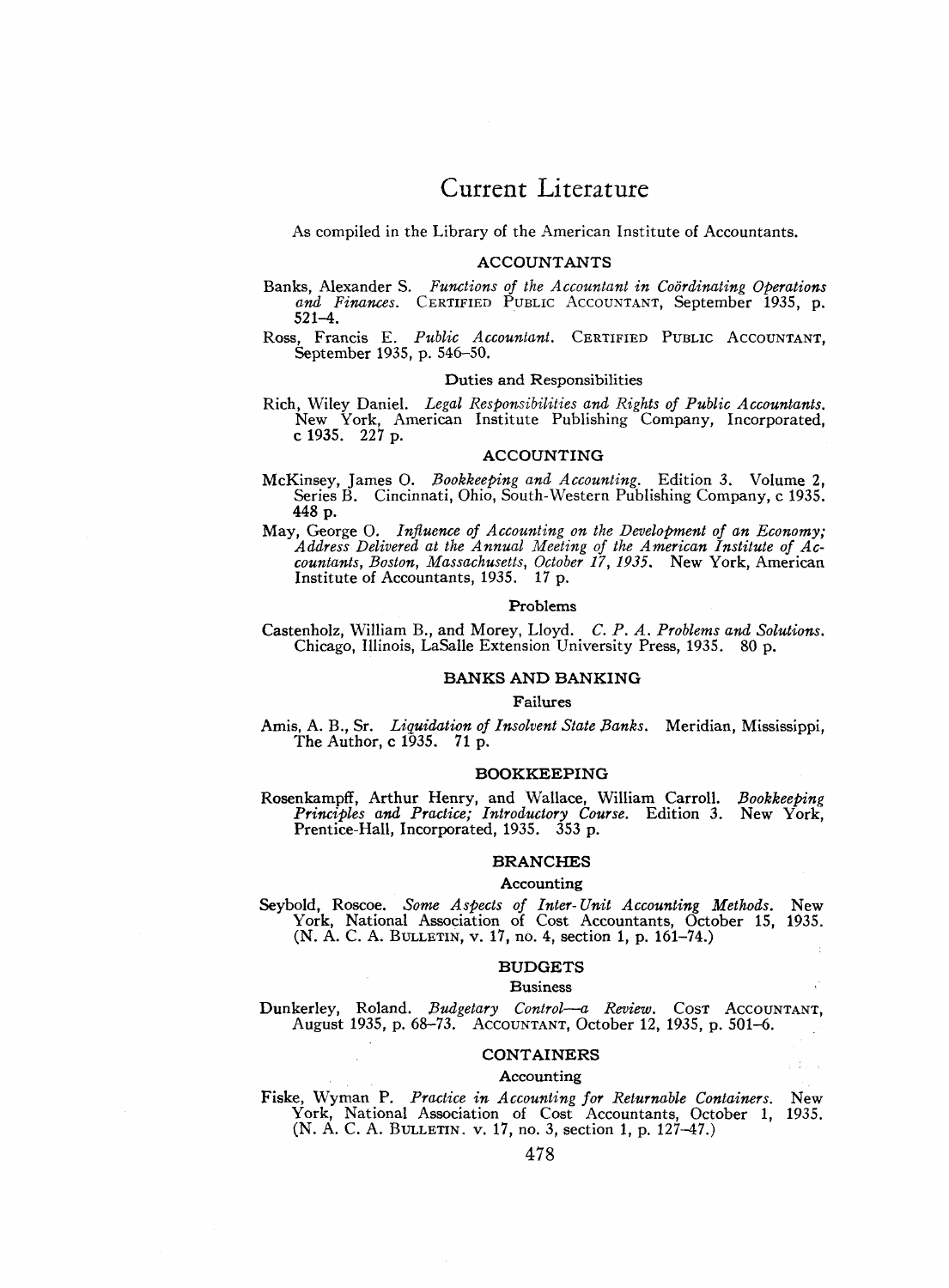# **COST AND FACTORY ACCOUNTING**

# **Standard Costs**

Gnaedinger, Paul E. *Standard Costs.* Cost and Management, October 1935, p. 290-302.

#### **DEPARTMENT STORES**

# **Statistics**

Harvard University. Graduate School of Business Administration, Bureau of Business Research. Operating Results of Department and Specialty<br>Stores in 1934, by Carl N. Schmalz. Soldiers Field, Boston, Massachusetts, Harvard University, Bureau of Business Research, June 1935. 42 p. (Bulletin Number 96.)

#### **EXAMINATIONS**

# **C.P.A.**

Kester, Roy B. *Examination for Certified Public Accountant.* Journal of Accountancy, November 1935, p. 357-69.

# **GAS**

#### **Accounting**

Thompson, Collis Porter. *Introduction to Gas Utility Accounting.* Ann Arbor, Michigan, Edwards Brothers, Incorporated, 1935. 135 p.

# **INVESTMENT COMPANIES**

**Law**

# **United States**

Crane, Ralph T. *Practical Effects of the Securities Act.* Journal of Accountancy, November 1935, p. 370-4.

#### **MANAGEMENT**

Carter, Winthrop L. *Industrial Management and Accounting.* Journal of Accountancy, November 1935, p. 330-44.

# **MECHANICAL DEVICES**

Coleman, Lucius H. *Choosing Accounting Machinery.* New York Certified PUBLIC ACCOUNTANT, October 1935, p. 9-16.

Keiser, A. A. *Mechanical Check Writing.* New York, National Association of Cost Accountants, October 1, 1935. (N. A. C. A. Bulletin, v. 17, no. 3, section 1, p. 148-54.)

# **OPTICAL TRADE**

# **Accounting**

Stead, H. J. *Shuron Accounting Service for the Independent Wholesaler.* Geneva, New York, Shuron Optical Company, Incorporated, c 1935. 53 p.

# **REORGANIZATIONS**

Baar, Arnold R., and Morris, George M. *Hidden Taxes in Corporate Reorgani*zations. Chicago, Illinois, Foundation Press, Incorporated, 1935. 547 p.

# **SHOE INDUSTRY**

**Cost Accounting**

*Costing in the Root and Shoe Industry.* Cost and Management, September 1935, p. 258-61, 262-76.